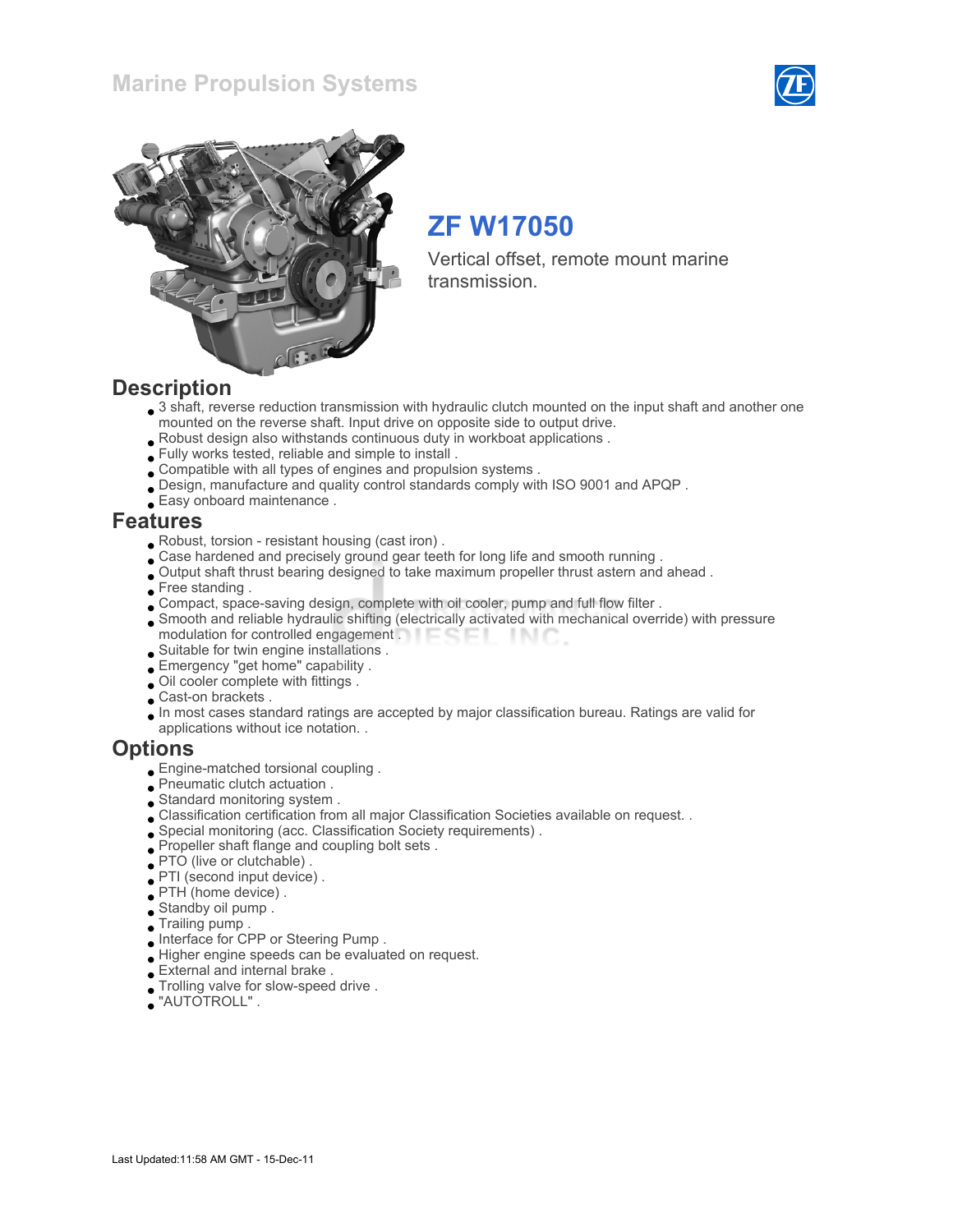

# Continuous Duty

| <b>RATIOS</b>                                 | MAX. TORQUE POWER/RPM |      |    |                                                   | <b>INPUT POWER CAPACITY</b> |         |           |          |           | MAX. |            |
|-----------------------------------------------|-----------------------|------|----|---------------------------------------------------|-----------------------------|---------|-----------|----------|-----------|------|------------|
|                                               | Nm                    | ftlb | kW | hp                                                | <b>kW</b>                   | hp      | <b>kW</b> | hp       | <b>kW</b> | hp   | <b>RPM</b> |
|                                               |                       |      |    |                                                   |                             | 720 rpm |           | 1000 rpm | 1200 rpm  |      |            |
| $(1.974^*, 2.500^*, 3.034, 3.500^*)$<br>3.958 | 21488                 |      |    | 15849 2.2501 3.0174 1620 2173 2250 3017 2700 3621 |                             |         |           |          |           |      | 1600       |

\* Special Order Ratio.

Higher engine speeds can be evaluated on request.

Ratings shown for the ZF W17000, and larger gearboxes, are valid for applications without ice classification and comply with BV (Bureau Veritas) rules.

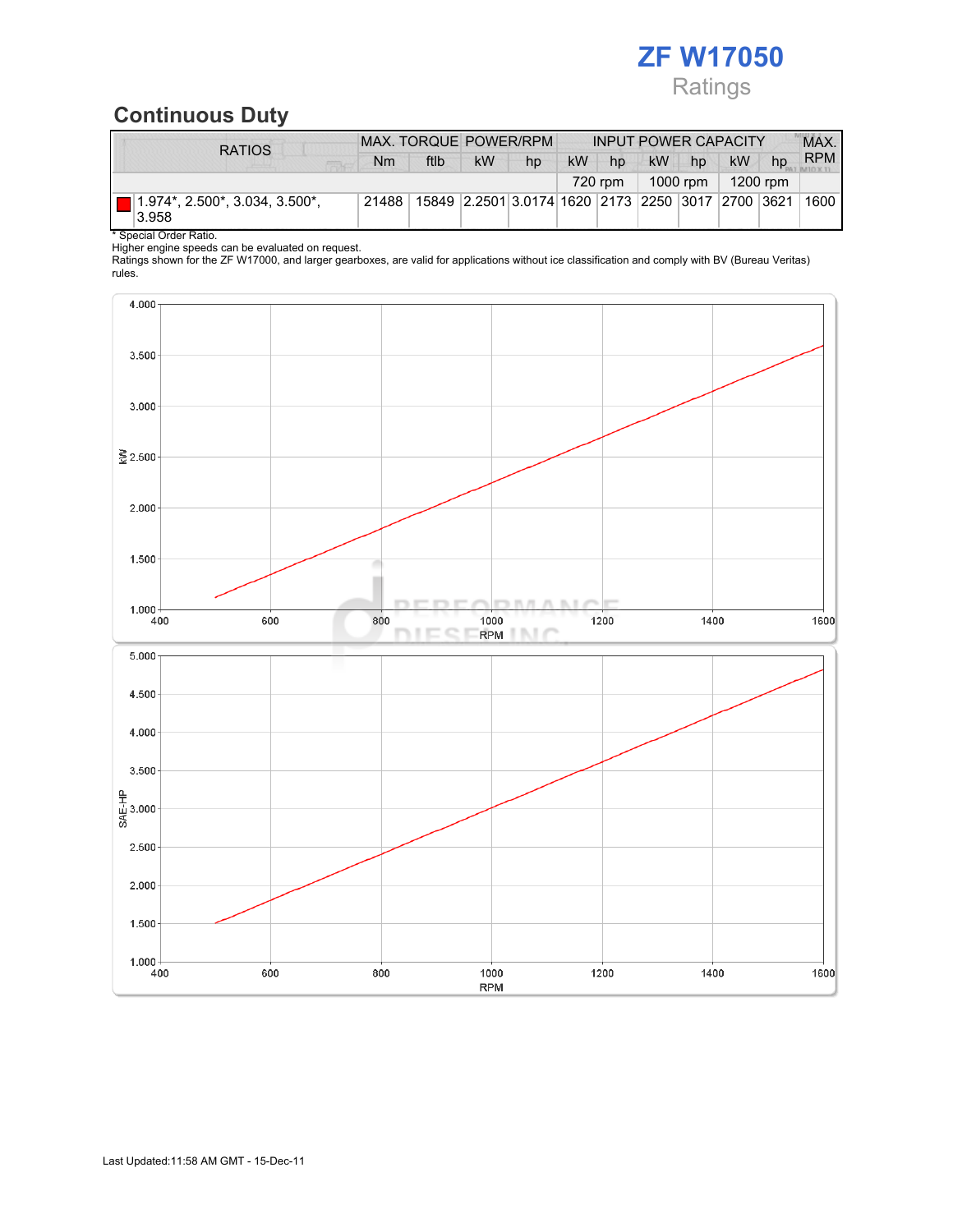





| mm (inches)                  |                       |                |                       |                            |  |                              |                |            |  |
|------------------------------|-----------------------|----------------|-----------------------|----------------------------|--|------------------------------|----------------|------------|--|
|                              | <b>B</b> <sub>1</sub> | B <sub>2</sub> | H <sub>1</sub>        | H <sub>2</sub>             |  |                              | L <sub>2</sub> |            |  |
| 475 (18.7)                   | 785 (30.9)            |                | 785 (30.9) 610 (24.0) | 940 (37.0)                 |  | $1,866(73.5)$   1,504 (59.2) | 488 (19.2)     | 890 (35.0) |  |
|                              |                       | Weight kg (lb) |                       | Oil Capacity Litre (US qt) |  |                              |                |            |  |
| 4,620 (10,164)<br>171 ( 181) |                       |                |                       |                            |  |                              |                |            |  |

DIESEL INC.

|  | <b>Output Coupling Dimensions</b> |
|--|-----------------------------------|

|    |    |             |  |  |                                                         | <b>Bolt Holes</b> |              |      |     |
|----|----|-------------|--|--|---------------------------------------------------------|-------------------|--------------|------|-----|
|    |    |             |  |  |                                                         | No.               | Diameter (E) |      |     |
| mm | in | mm in mm in |  |  | mm                                                      |                   |              | mm   |     |
|    |    |             |  |  | 450   17.7   360   14.2   250   9.84   40.0   1.57   15 |                   |              | 29.0 | 114 |

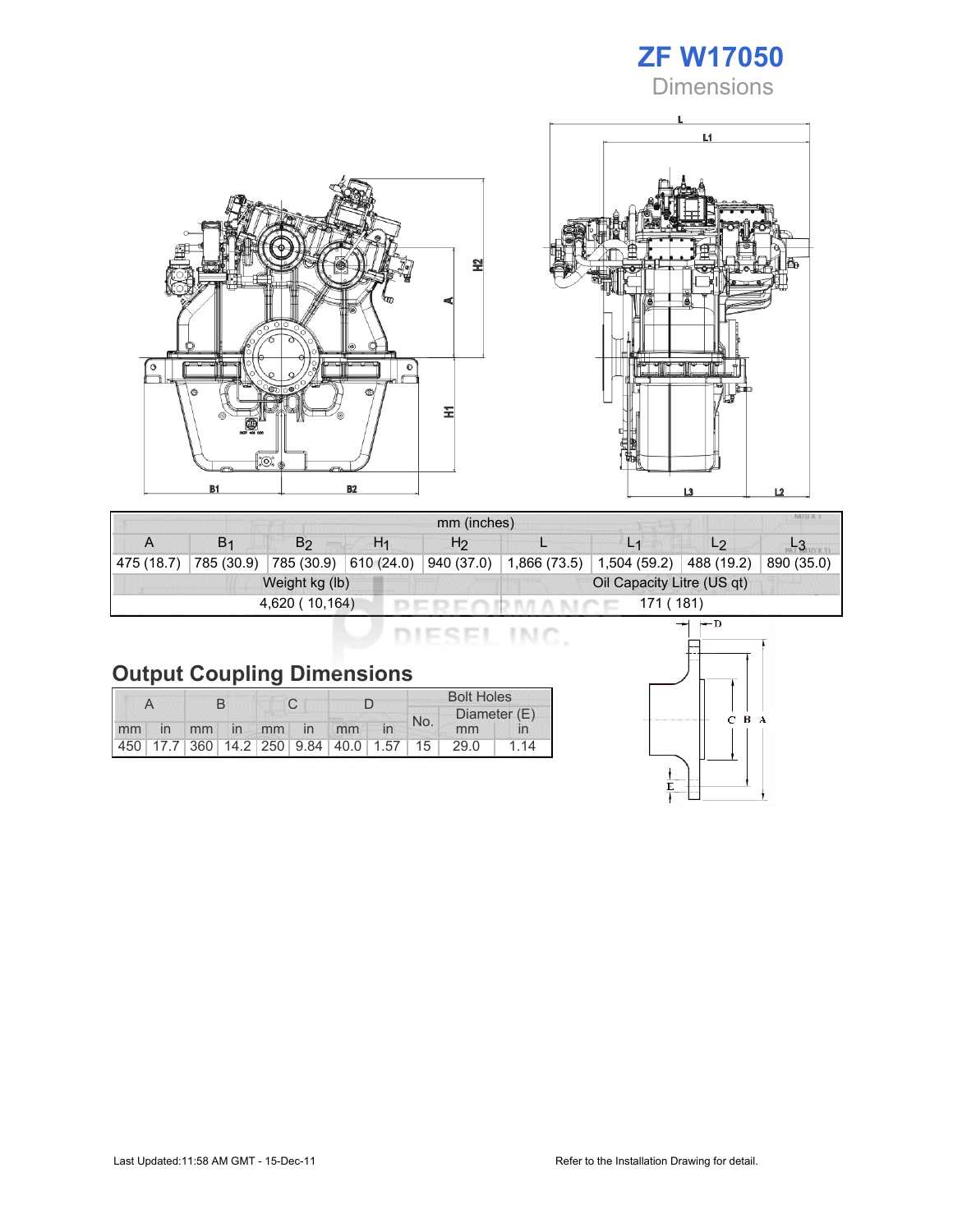

## **PTO Configurations**

#### Front PTO23 (R\* Version)



Front PTI24 (R\* Version)



Top PTO73 (R\*+NR\* Version)



Brake (R\* Version)



Front PTO81 (R\* Version)



#### Top PTO71 (R\*+NR\* Version)



Top PTO74 (R\*+NR\*Version)

╫

Output

shaft

<u>ш.</u>

г

<u>जाण</u>

च्णा

<u>गाँग</u>

<u>TUTIL</u>

 $\overline{OD}$ 

 $Box$ 

**PTO** 

#### Front PTO83 (R\* Version)



#### Top PTO72 (R\*+NR\*Version)



#### Front PTO73 (aux. pump) with SAE A to CC (R\* Version)



\*R= Reversing \*NR= Non-Reversing

M

Input

shaft

Ŧ